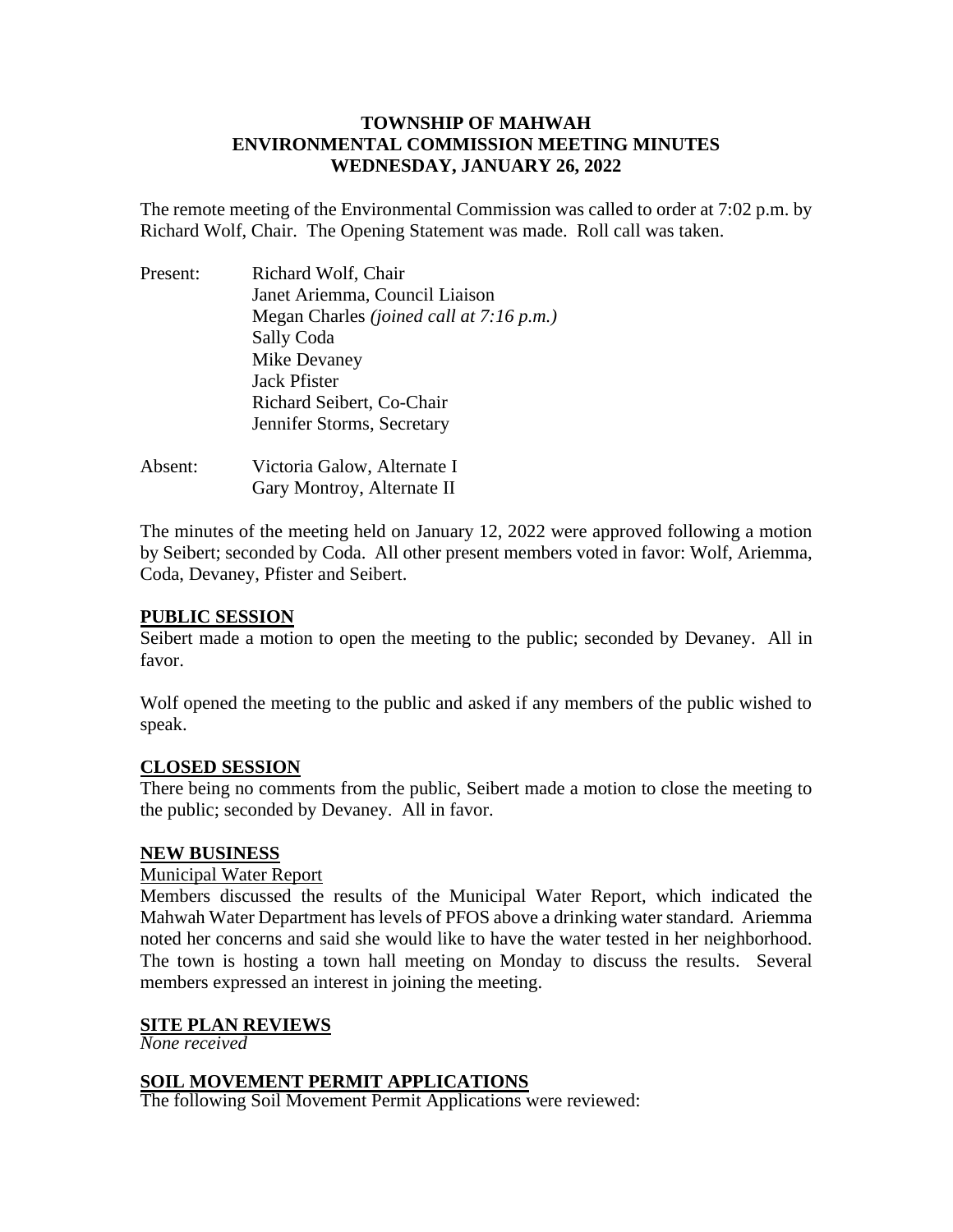Monroe Str LLC, Onur Sasmaz/Tahir Tahirgil, Monroe Drive, Block 149, Lot 20.02, Docket #544 FM-SD(S)

The Environmental Commission reviewed a Soil Movement Permit Application to construct a single-family dwelling on the property.

The proposal was accepted following a motion by Devaney; seconded by Wolf. Ariemma and Seibert also voted in favor. Pfister and Coda opposed. Charles abstained.

Members also discussed conducting a site visit to see the property.

Robert M. Ferguson III, 23 Appert Terrace, Block 159, Lot 74, E-BD-216-304-721 The Environmental Commission reviewed a Soil Movement Permit Application to construct an in-ground swimming pool on the property.

The proposal was accepted following a motion by Charles; seconded by Devaney.

#### Eitner, 44 Bramshill Drive, Block 23.02, Lot 17, E-BD-216-3443

The Environmental Commission reviewed a Soil Movement Permit Application for a new driveway with curb cut, new retaining walls, front steps and entry landing on the property.

#### *Comments to Administrative Officer:*

The Commission recommended that the applicant replace the asphalt with a paver driveway and consider additional mitigation aspects for the water runoff.

The proposal was accepted with the above recommendation following a motion by Wolf; seconded by Seibert. Ariemma and Charles also voted in favor. Code, Devaney and Pfister opposed.

#### Tyrone Marnotes & Jennifer Schutte, 21 East Crescent Ave., Block 118, Lot 9, Dkt#1488-  $\overline{2}$  $\overline{1}(S)$

The Commission reviewed a Soil Movement Permit Application to remove an existing dwelling and expand the dwelling on the existing garage.

The proposal was accepted following a motion by Pfister; seconded by Coda. All other members voted in favor.

Hakula, 74 Glenmere Terrace, Block 149, Lot 5, E-BD-216-3445 The Commission reviewed a Soil Movement Permit Application to excavate for an addition on the property.

### *Comments to Administrative Officer:*

Please have the applicant confirm if the addition, new driveway and expansion of the retaining wall are part of this application.

The proposal was deferred pending additional clarification following a motion by Wolf; seconded by Pfister. All other members voted in favor.

### **TENANT APPLICATIONS**

None received

### **CORRESPONDENCE**

The following correspondence was received and reviewed: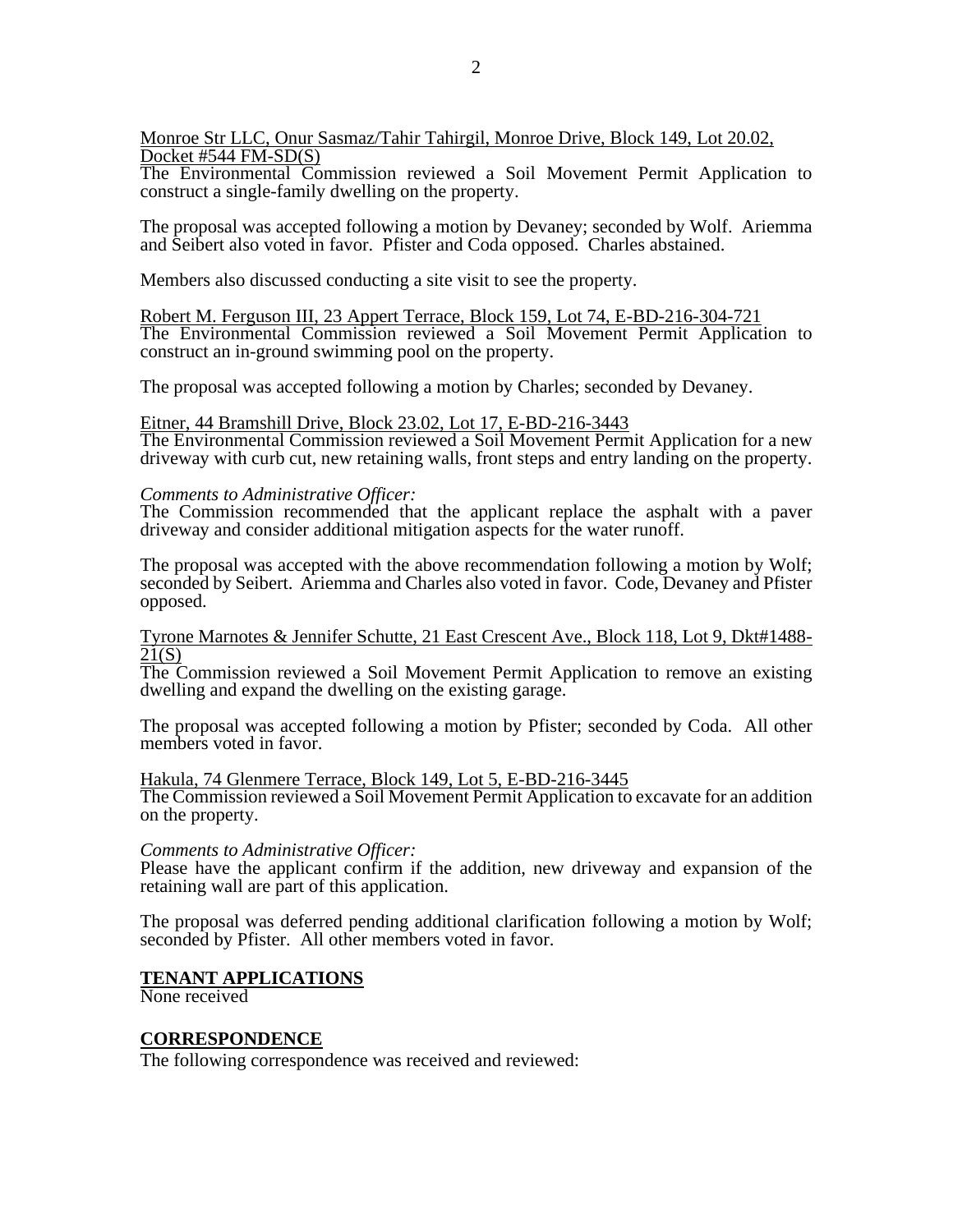- The Environmental Commission reviewed a packet from the Rio Vista Mahwah Homeowners Association regarding the property surrounding the proposal for Fyke Brook Estates, LLC.
- Wolf asked the members to review the packet to discuss at a future meeting. Members also discussed an area on Edison Road (in an industrial zone), where they may be a similarly affected stream.

# **OPEN SESSION**

Wolf made a motion to open to the public, Pfister seconded. All in favor.

Catherine Abbott, Property Manager of the Rio Vista Homeowners Association, said the association wanted to make us aware about the environmental concerns occurring on the site of 1 Fyke Road. She thanked the Commission for its hard work and said the Commission can contact her with any future questions or concerns.

Wolf asked members to review the packets, and that we will discuss again at an upcoming meeting. Storms will request a copy of the latest review for Fyke Road, LLC from the Planning & Zoning Department.

# **CLOSED SESSION**

Devaney made a motion to close the meeting to the public; Charles seconded. All in favor.

# **OLD BUSINESS**

# Sustainable Jersey Update

Wolf said he sent an email to Pfister about scheduling a meeting with the Business Administrator to discuss an extension to our Sustainable Jersey certification. Pfister is coordinating a climate adaptation preparedness strategy.

# Budget Review

Our 2022 budget proposal was submitted this week.

# ID Cards

Wolf asked Storms to inquire if the police department is still printing identification cards for Commission members.

# Trex Plastic Initiative

The Commission received an email from a local resident who coordinated a Trex Recycling Challenge in Wyckoff. Members discussed. Storms will reach out to the constituent for more information.

# Tree Seedling Giveaway/Styrofoam Collection

Wolf submitted an application for 500 free tree seedlings as part of the Earth Day giveaway, which is scheduled for April 23, 2022. We also plan to do another styrofoam collection event that same day. Wolf said he will find out when the town plans to do a paper shredding day as well.